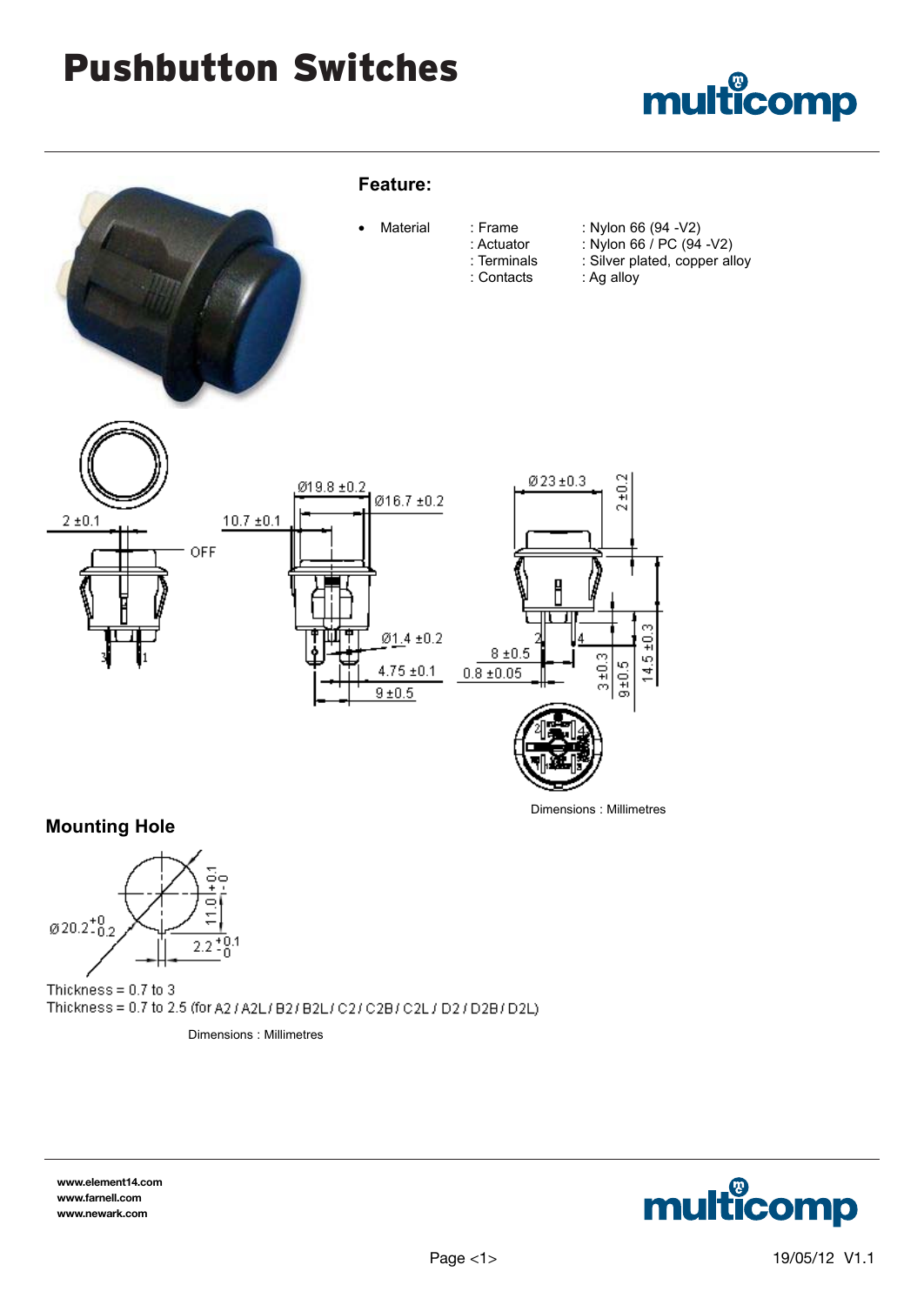# Pushbutton Switches

### **Circuit Diagram**

F

| Circuit Diagram  |                                                                               |                         |                                                                                                                                                     |
|------------------|-------------------------------------------------------------------------------|-------------------------|-----------------------------------------------------------------------------------------------------------------------------------------------------|
| A<br>A2<br>A3    | $\frac{1}{3}$<br>$\frac{1}{4}$<br>$\overline{1}$<br>$\prod_{1}^{n}$           | AL<br>A2l<br>A3l<br>A5l | ₹<br>$\frac{1}{3}$<br>$\frac{1}{4}$<br>$\frac{1}{2}$<br>$\mathbf{1}$                                                                                |
| B<br>B2<br>B3    | $\frac{1}{3}$<br>$\frac{1}{4}$<br>$\overline{r}$<br>$\overline{\mathbf{f}}_1$ | BL<br>B21<br>B31<br>B51 | ₿<br>≶<br>$\frac{1}{3}$<br>$\frac{1}{4}$<br>$\overline{1}$<br>$\frac{1}{2}$                                                                         |
| C<br>C2<br>C3    | $\frac{1}{2}$<br>$\mathbf{r}_1$                                               | CB<br>C2B<br>C5B        | የ<br>4<br>₹<br>∽<br>$\frac{1}{2}$<br>׀֧֧֧֧֩֕֓֕֓֩֩֕֓֩֩֕֓֓֕֓֓֓֓֓֓֕֓֓֓֬֓֓֓֕֩֕֓֓֕֓֩֕֓֓֬֓֓֓֓֓֓֬֓֩֕֩֩֓֓֕֩֕֓֓֬֓֓֩֕֓֓֬֓֓֬֓֓֩֕֓֩֕֓֩֕֩֩֓֡֟֓֡֡֬֩֩֓֩֩֩֓֩֩֕֩֩֕֩֩ |
| D<br>D2<br>D3    | $\frac{1}{2}$<br>י<br>1                                                       | DB<br>D2I<br>D5I        | $\int\limits_{4}^{6}$<br>する<br>$\frac{1}{2}$<br>׀<br>1                                                                                              |
| CL<br>C2l<br>C5l | ī<br><b>የ</b><br>4<br>r<br>3<br>$\overline{\mathbf{r}}_2$<br>r<br>1           | DL<br>D2I<br>D5I        | B<br><b>የ</b><br>4<br>$\frac{1}{3}$<br>$\overline{I}_{2}$                                                                                           |

### **Button Options**

| IC / CB / CL<br>D/DB/DL | A / AL / B / BL   A2 / A2L / B2 / B2L<br> C2/C2B/C2L<br>ID2/D2B/D2L | A3 / A3L<br>B3/B3L<br>C3/D3 | A5L/B5L<br>C5B/C5L<br>D5B/D5L |
|-------------------------|---------------------------------------------------------------------|-----------------------------|-------------------------------|
|                         |                                                                     |                             |                               |

**www.farnell.com www.newark.com www.element14.com**



multicomp